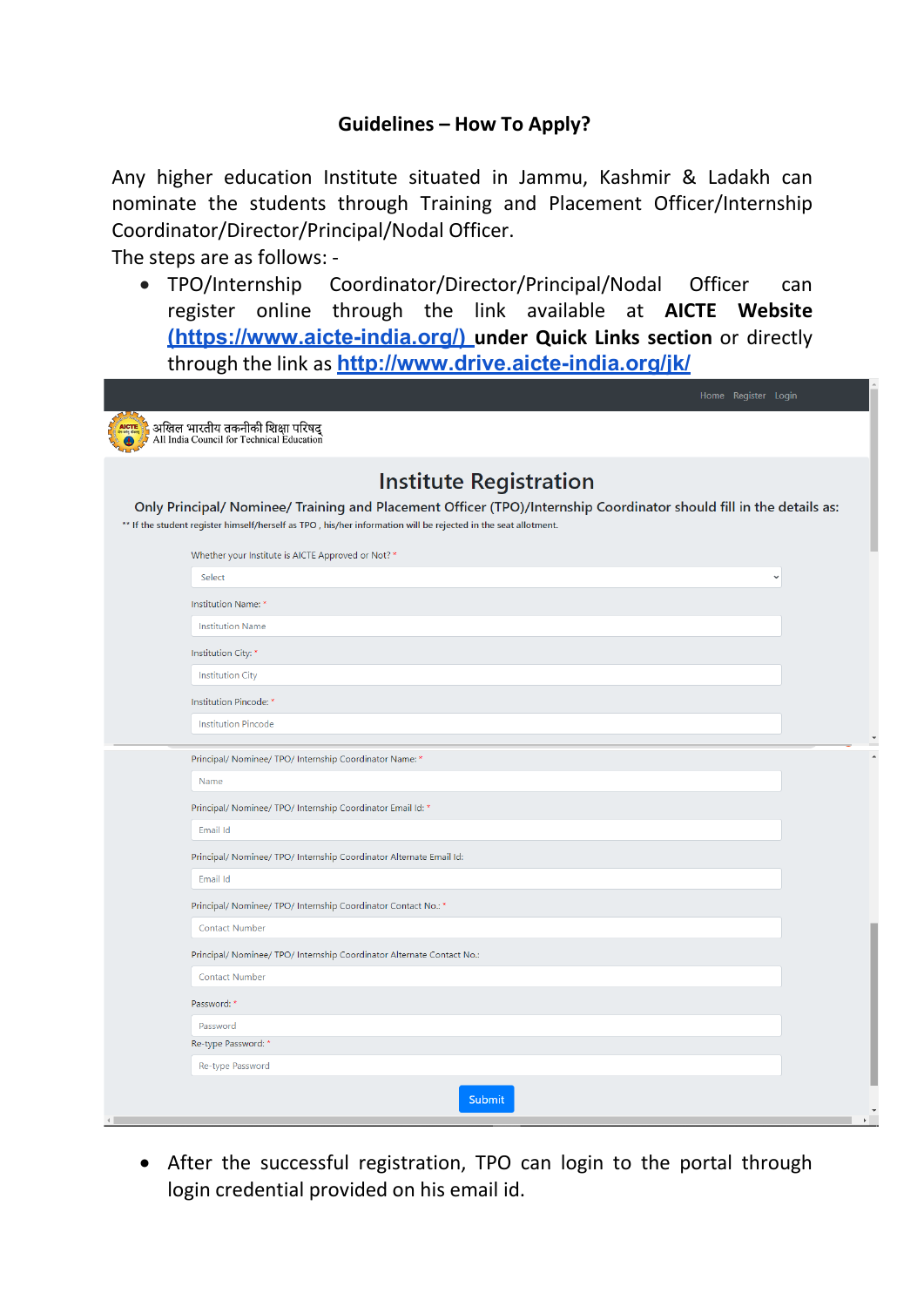| $\odot$<br>AICTE Internship                    | $\times$<br>$+$                                                               |                                           |       | - |
|------------------------------------------------|-------------------------------------------------------------------------------|-------------------------------------------|-------|---|
| $\mathcal{C}$<br>$\rightarrow$<br>$\leftarrow$ | A Not secure   drive.aicte-india.org/jk/login.php                             |                                           | $O_T$ | ☆ |
|                                                |                                                                               | Home Institute TPO Registration Login     |       |   |
| $\sim$<br>AICTE<br>$\bullet$                   | अखिल भारतीय तकनीकी शिक्षा परिषद्<br>All India Council for Technical Education |                                           |       |   |
|                                                |                                                                               | Login                                     |       |   |
|                                                |                                                                               | Principal/ Nominee/ TPO/Admin Email Id: * |       |   |
|                                                |                                                                               | abc@gmail.com                             |       |   |
|                                                |                                                                               | Password: *                               |       |   |
|                                                |                                                                               | $\bullet$                                 |       |   |
|                                                |                                                                               | Login                                     |       |   |
|                                                |                                                                               |                                           |       |   |
|                                                |                                                                               |                                           |       |   |
|                                                |                                                                               |                                           |       |   |
|                                                |                                                                               |                                           |       |   |

- Now TPO can add the details of the student which are as follows:
	- o Student Name, Date of Birth (DOB), Email id, Roll Number, Level (UG or PG), Branch (Major Discipline), Preference1, Preference2, Preference3, 10<sup>th</sup> Percentage, 12<sup>th</sup> Percentage, UG percentage.
	- o For PG Students, UG percentage is necessary and for UG students it is not the required field.
	- o At least one preference should be given for one student.
	- o Before deciding the preferences, TPO can download the total seat distribution in different Institutes (branch and level wise) from the home page.

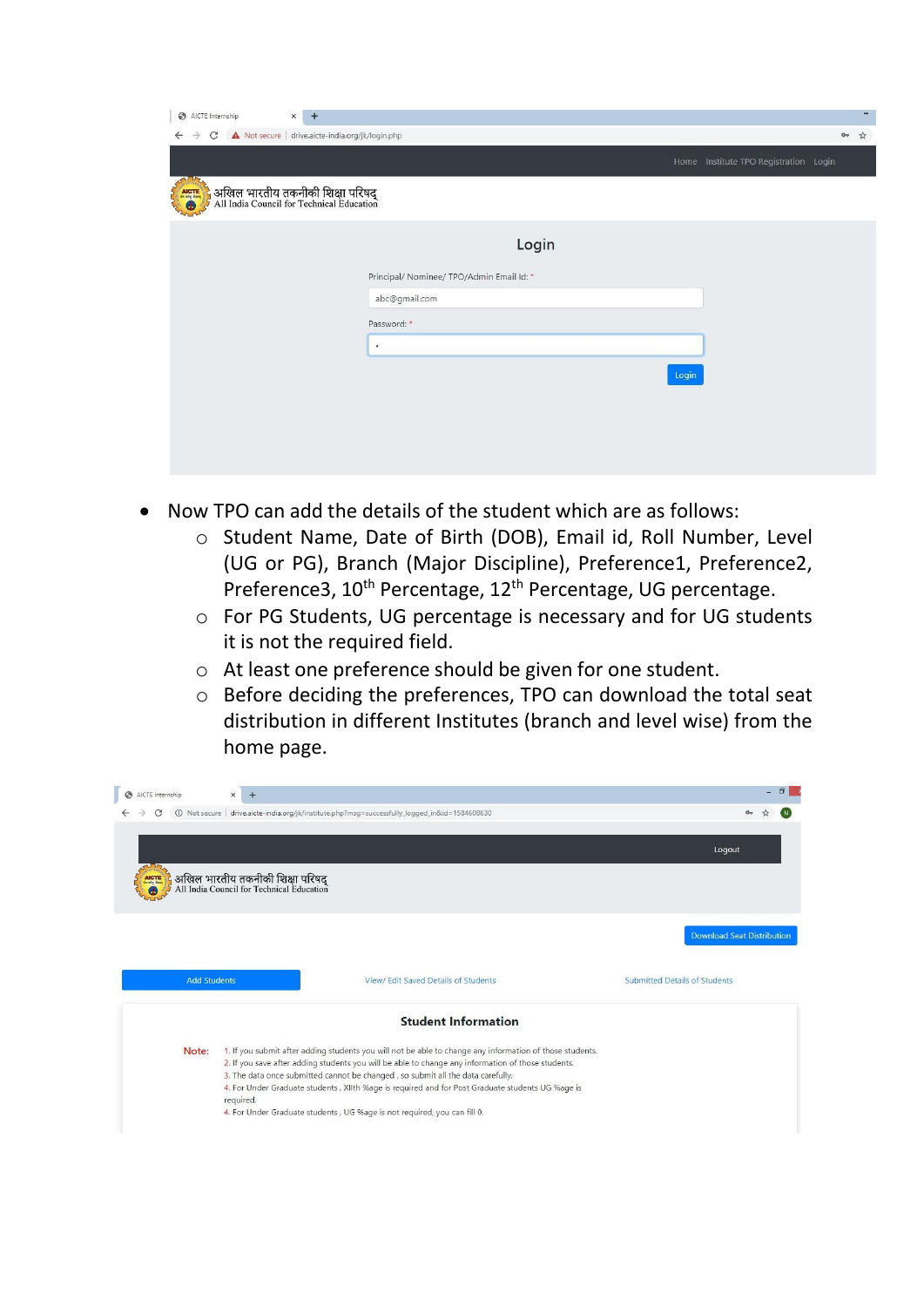|                    |         |           |                                                    |                                                                                 |            | <b>Student Information</b> |                                                                                                          |                         |             |          |              |       |
|--------------------|---------|-----------|----------------------------------------------------|---------------------------------------------------------------------------------|------------|----------------------------|----------------------------------------------------------------------------------------------------------|-------------------------|-------------|----------|--------------|-------|
|                    | Note:   |           |                                                    |                                                                                 |            |                            | 1. If you submit after adding students you will not be able to change any information of those students. |                         |             |          |              |       |
|                    |         |           |                                                    |                                                                                 |            |                            | 2. If you save after adding students you will be able to change any information of those students.       |                         |             |          |              |       |
|                    |         |           |                                                    | 3. The data once submitted cannot be changed, so submit all the data carefully. |            |                            |                                                                                                          |                         |             |          |              |       |
|                    |         | required. |                                                    |                                                                                 |            |                            | 4. For Under Graduate students, XIIth %age is required and for Post Graduate students UG %age is         |                         |             |          |              |       |
|                    |         |           |                                                    | 4. For Under Graduate students, UG %age is not required, you can fill 0.        |            |                            |                                                                                                          |                         |             |          |              |       |
|                    |         |           |                                                    |                                                                                 |            |                            |                                                                                                          |                         |             |          |              |       |
|                    |         |           | Number of students whose details is to be added: * |                                                                                 |            |                            |                                                                                                          |                         |             |          |              |       |
| Number of Students |         |           |                                                    |                                                                                 |            |                            |                                                                                                          |                         |             |          |              |       |
| Name *             | Date of | Email     | Contact                                            | <b>Enrollment</b>                                                               | Pursuing * | <b>Major</b>               | Preference1                                                                                              | Preference <sub>2</sub> | Preference3 | Xth      | <b>XIIth</b> | %age  |
|                    | Birth * | id *      | Number*                                            | $No.$ *                                                                         |            | <b>Discipline</b>          |                                                                                                          |                         |             | $(96)$ * | $(96)^*$     | in UG |
|                    |         |           |                                                    |                                                                                 |            | ٠                          |                                                                                                          |                         |             |          |              |       |
|                    |         |           |                                                    |                                                                                 |            |                            | <b>Submit</b>                                                                                            |                         |             |          |              |       |
|                    |         |           |                                                    |                                                                                 |            | Save                       |                                                                                                          |                         |             |          |              |       |

• TPO can save the details of the student if they want to edit it in future. Once submitted, student's details cannot be edited.

| <b>III</b> Apps |                     |                            |                   |                                   | G Government of Indi ( University of Delhi ( Policy & Planning   ( New Tab Rey Manuscript Status ( Edit fiddle - JSFiddle |                    | <i>a</i> CFP | newcareer.teriin.org |                          |                                      |      | 田<br>$\gg$             |
|-----------------|---------------------|----------------------------|-------------------|-----------------------------------|---------------------------------------------------------------------------------------------------------------------------|--------------------|--------------|----------------------|--------------------------|--------------------------------------|------|------------------------|
|                 | <b>Add Students</b> |                            |                   |                                   | <b>View/ Edit Saved Details of Students</b>                                                                               |                    |              |                      |                          | <b>Submitted Details of Students</b> |      |                        |
|                 |                     |                            |                   |                                   | <b>View/ Edit Saved Details of Students</b>                                                                               |                    |              |                      |                          |                                      |      |                        |
| Search          |                     |                            |                   |                                   |                                                                                                                           |                    |              |                      |                          |                                      |      |                        |
| ail id *        | Contact<br>Number*  | <b>Enrollment</b><br>No. * | <b>Pursuing</b>   | <b>Major</b><br><b>Discipline</b> | Preference1 *                                                                                                             | <b>Preference2</b> | Preference3  | Xth<br>$(96)$ *      | <b>XIIth</b><br>$(96)^*$ | %age<br>in<br>UG                     | Edit | Final<br><b>Submit</b> |
| 2@qmail.com     | 4565678678          | 5566                       | Under<br>Graduate | Mechanical<br>Engineering         | 16 IIT<br>Kanpur_Mechanical<br>Engineering                                                                                |                    |              | 56                   | 56                       | $\mathbf 0$                          | Edit | Submit                 |
| qmail.com       | 5675675675          | 5454545                    | Under<br>Graduate | Mechanical<br>Engineering         | 16 IIT<br>Kanpur_Mechanical<br>Engineering                                                                                |                    |              | 56                   | 89                       | ٠                                    | Edit | Submit                 |

• For the saved students' details, there are two options available: 1) Edit: On clicking, TPO can modify the details and save/update it.